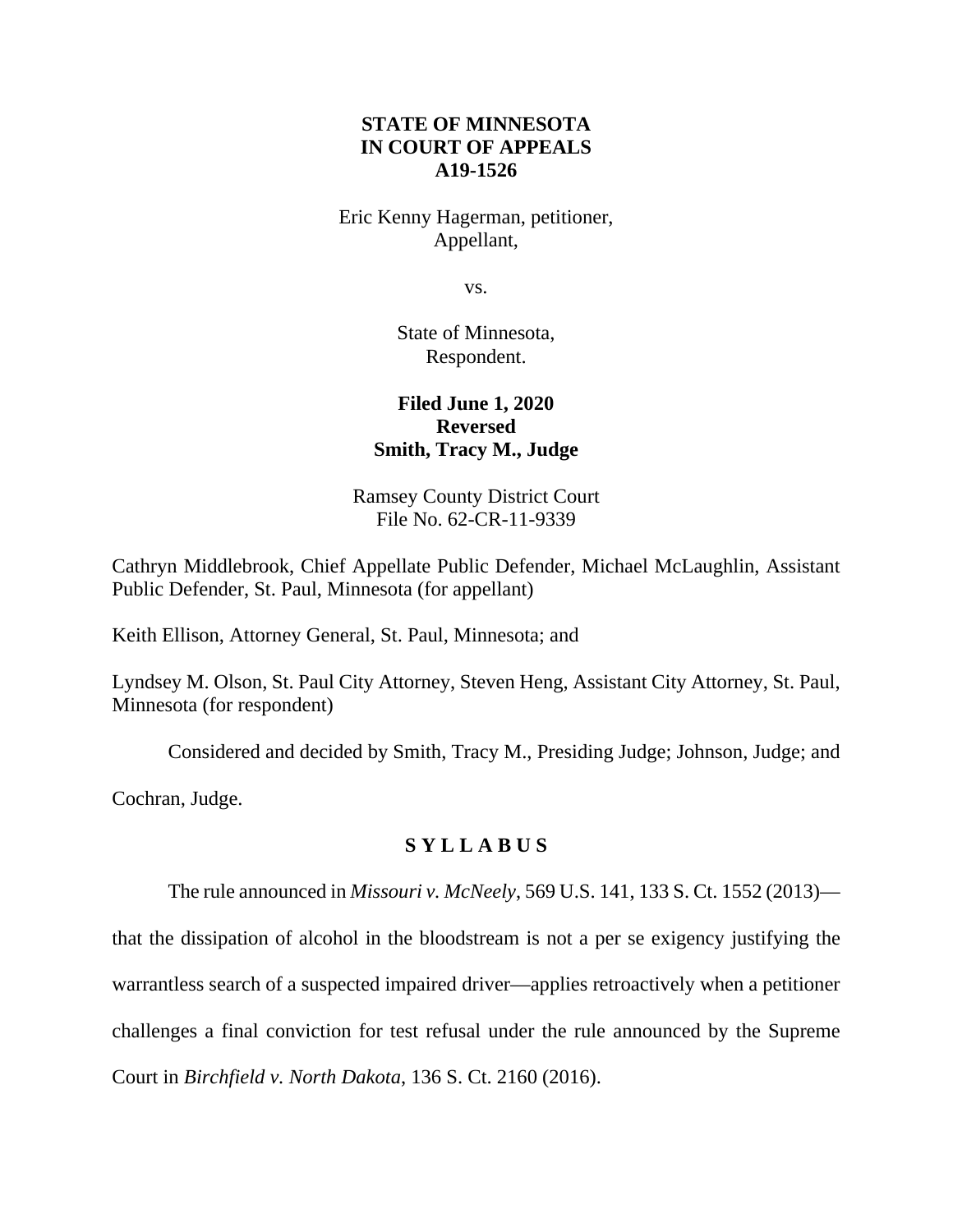#### **O P I N I O N**

#### **SMITH, TRACY M.**, Judge

 The United States Supreme Court's decision in *Birchfield*, together with the Minnesota Supreme Court's later decisions in *State v. Trahan*, 886 N.W.2d 216 (Minn. 2016), and *State v. Thompson*, 886 N.W.2d 224 (Minn. 2016), collectively make up what the Minnesota Supreme Court calls "the *Birchfield* rule." The *Birchfield* rule holds that states may not criminalize a suspected impaired driver's refusal to submit to a blood or urine test in the absence of a search warrant or a valid exception to the warrant requirement. *See Johnson v. State*, 916 N.W.2d 674, 678 n.2, 679 (Minn. 2018).

Appellant Eric Kenny Hagerman was convicted of test refusal in 2011 after refusing to provide a blood or urine sample following his arrest for driving while impaired (DWI). In 2017, he petitioned for postconviction relief, arguing that his conviction must be reversed under the *Birchfield* rule. Applying the *Birchfield* rule, the district court concluded that Hagerman's conviction was not unconstitutional because, at the time of Hagerman's test refusal, a per se exigent-circumstances exception to the warrant requirement applied. The district court refused to retroactively apply to Hagerman's case the Supreme Court's 2013 decision in *McNeely*, which invalidated the per se exigent-circumstances exception, reasoning that *McNeely* did not announce a substantive rule of law.

We conclude that the rule announced in *McNeely* is substantive in the context of test-refusal cases challenged under the *Birchfield* rule and therefore applies retroactively. And, because the state relied only on the per se exigent-circumstances exception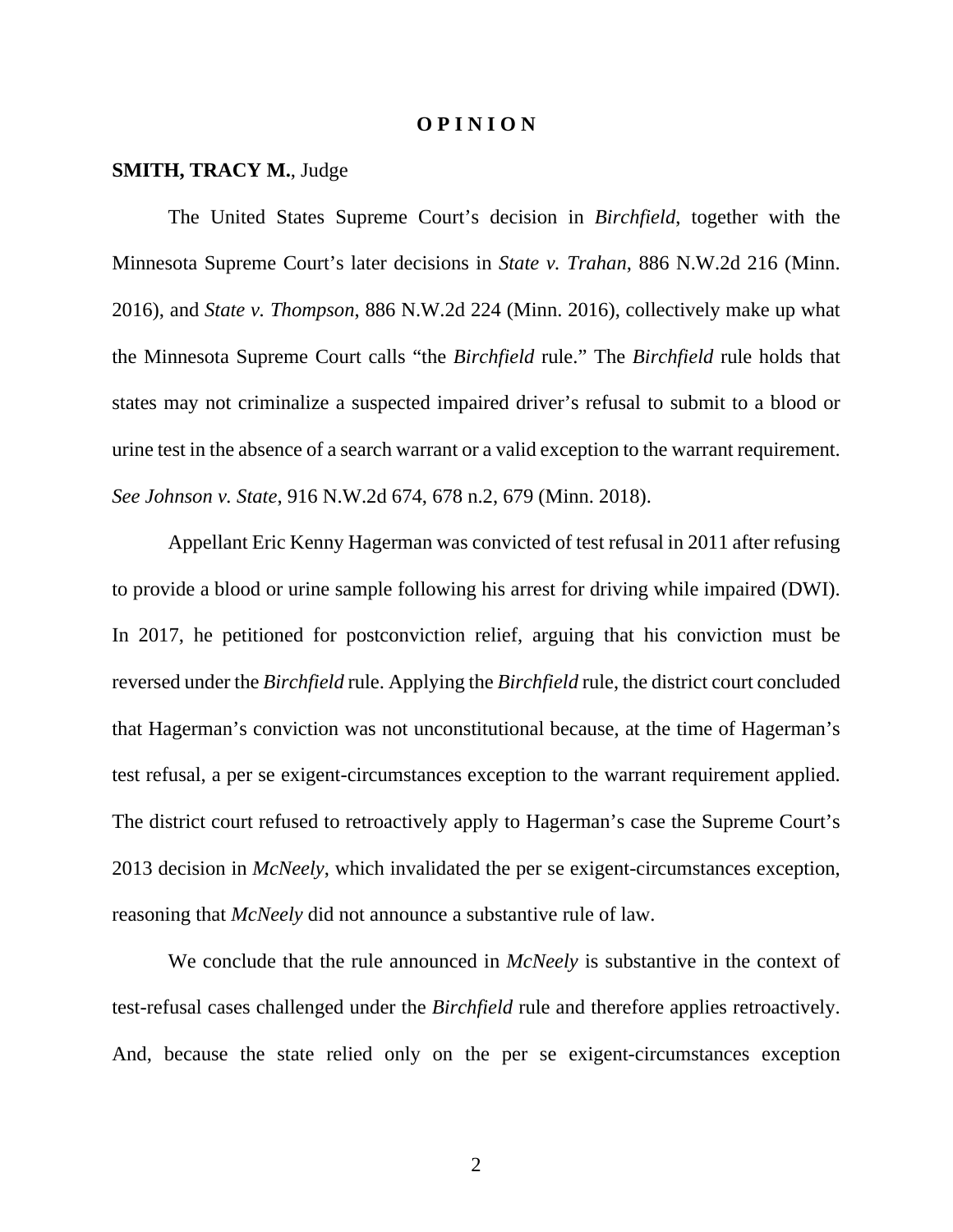invalidated by *McNeely*, Hagerman's test-refusal conviction was unconstitutional. We therefore reverse.

#### **FACTS**

 In November 2011, St. Paul police officers arrested Hagerman on suspicion of drunk driving after Hagerman's vehicle struck the median, rolled over, and came to a stop, resting on its rooftop. The officers transported Hagerman, who was exhibiting signs of impairment, to a hospital. There, they read him the implied-consent advisory and asked him to submit to blood or urine testing. The police did not obtain a search warrant to take a blood or urine sample. Hagerman refused to submit to either test. The state charged Hagerman with thirddegree test refusal in violation of Minn. Stat. § 169A.20, subd. 2 (2010), along with fourthdegree DWI in violation of Minn. Stat. § 169A.20, subd. 1(1) (2010). Hagerman pleaded guilty to third-degree test refusal, and the state dismissed the fourth-degree DWI charge.

 In July 2017, Hagerman filed a petition for postconviction relief, seeking reversal of his test-refusal conviction. He argued that, under the *Birchfield* rule, his conviction violated the constitution because it was based on refusing to submit to a warrantless blood or urine test in the absence of an exception to the warrant requirement.

 The district court denied Hagerman's petition, determining that the *Birchfield* rule did not apply retroactively to Hagerman's conviction. Hagerman appealed. In April 2018, we stayed Hagerman's appeal pending a decision by the Minnesota Supreme Court in *Johnson*, 916 N.W.2d 674. In *Johnson*, the supreme court held that *Birchfield* announced a substantive rule that applies retroactively to convictions that were final before the rule was announced. *Johnson*, 916 N.W.2d at 677. But, the supreme court explained, reversal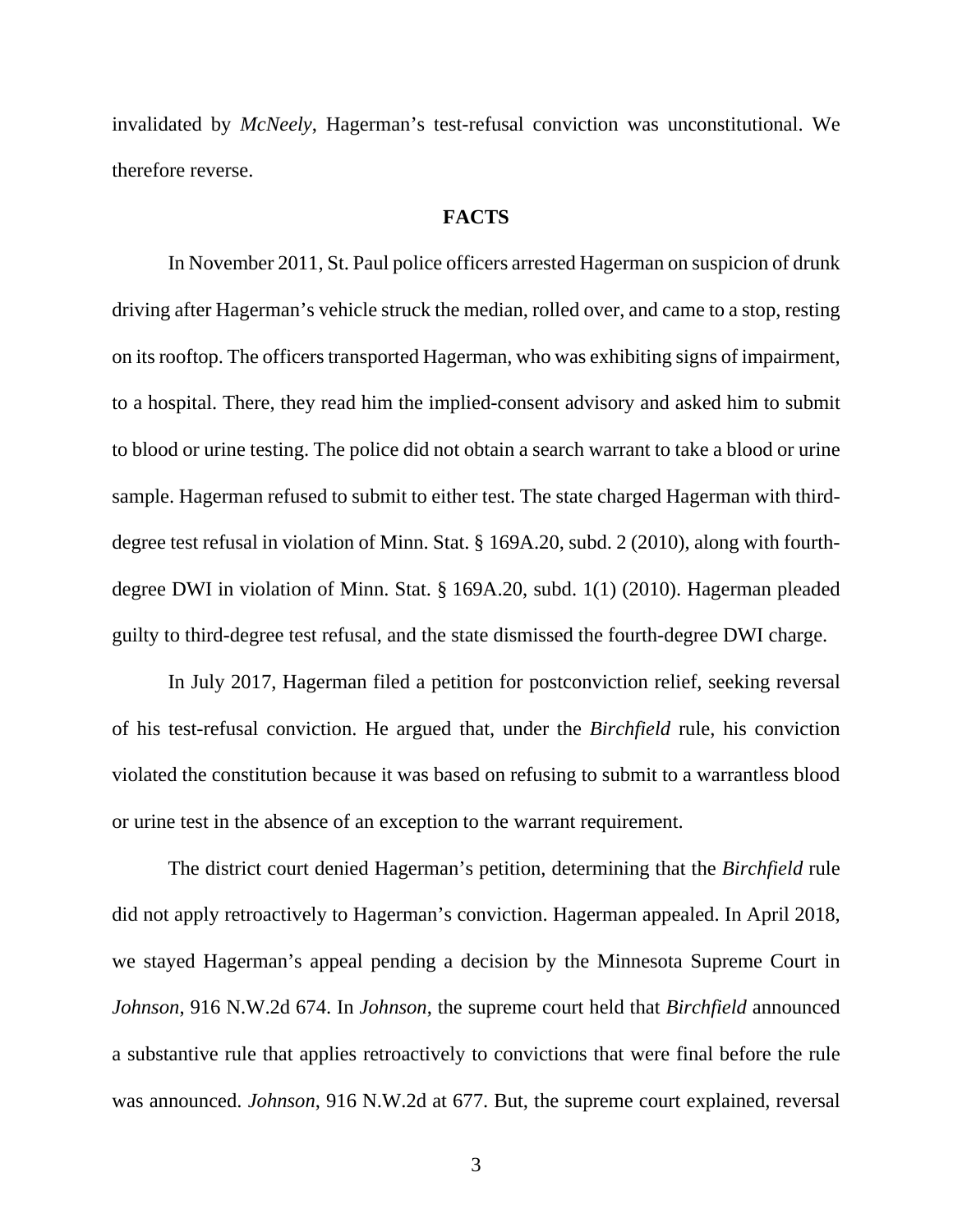of a test-refusal conviction is not automatic under *Birchfield*, and it remanded the case to the district court to determine "whether a warrant or an exception to the warrant requirement existed at the time of the test refusal." *Id.* at 684. After reinstating Hagerman's appeal, this court remanded his case to the district court for further proceedings consistent with *Johnson*.

 In July 2019, the district court denied Hagerman's petition for postconviction relief. It determined that, at the time of Hagerman's test refusal, a per se exigent-circumstances exception to the warrant requirement applied and that, although the Supreme Court later invalidated the per se exigent-circumstances exception in *McNeely*, 569 U.S. 141, 133 S. Ct. 1552, *McNeely* does not apply retroactively.

This appeal follows.

#### **ISSUE**

Did the district court err by declining to retroactively apply the rule announced in *McNeely* to Hagerman's test-refusal conviction?

#### **ANALYSIS**

 We generally review a district court's denial of postconviction relief for an abuse of discretion. *Dikken v. State*, 896 N.W.2d 873, 876 (Minn. 2017). "A postconviction court abuses its discretion when it has exercised its discretion in an arbitrary or capricious manner, based its ruling on an erroneous view of the law, or made clearly erroneous factual findings." *Pearson v. State*, 891 N.W.2d 590, 596 (Minn. 2017) (quotation omitted). Legal issues are reviewed de novo. *Id.* Specifically, "[w]hether a rule of federal constitutional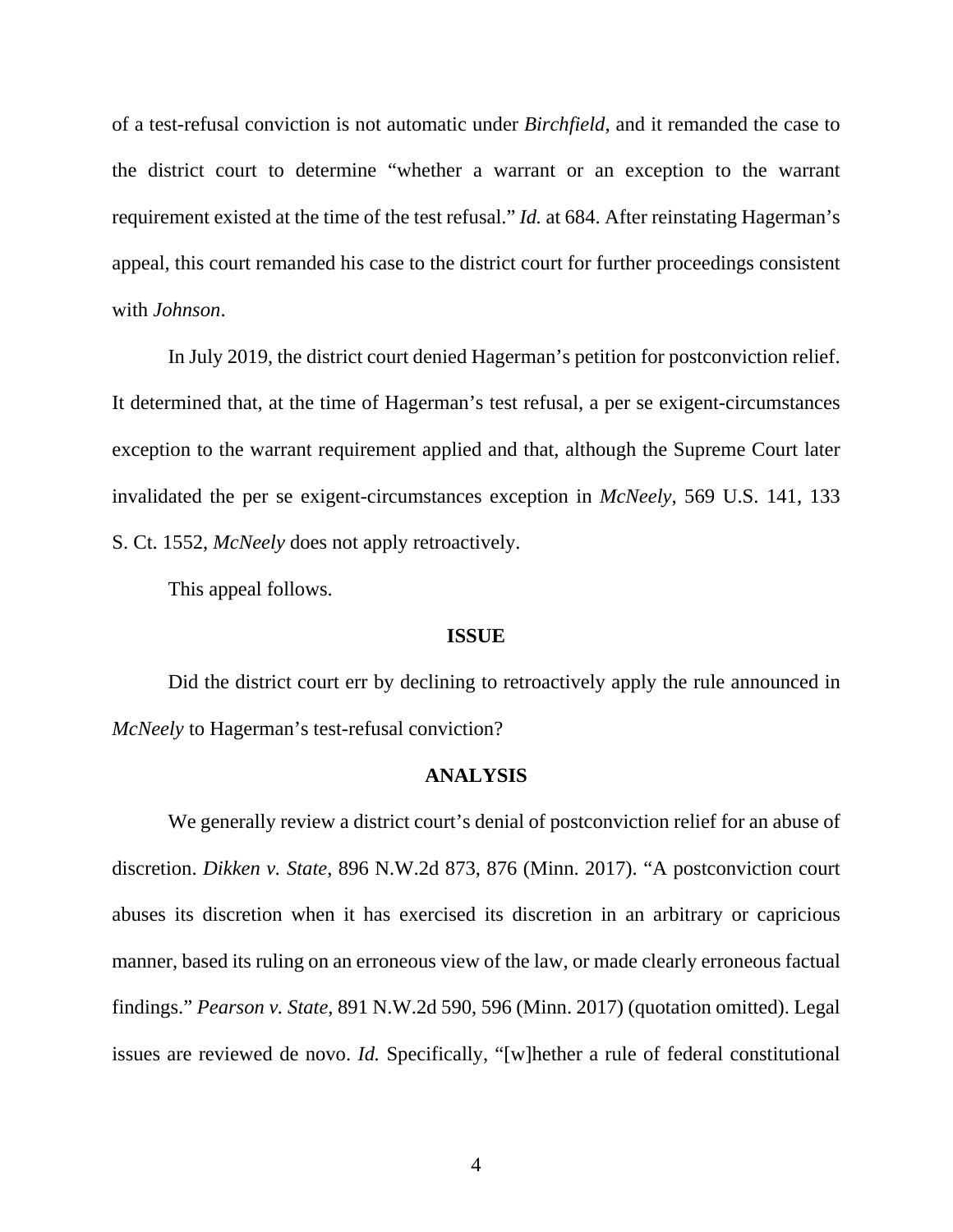law applies retroactively to convictions that were final when the rule was announced is a legal question that [appellate courts] review de novo." *Johnson*, 916 N.W.2d at 681.

 Hagerman argues that the district court abused its discretion because the state failed to establish that an exception to the warrant requirement existed at the time that he refused blood or urine testing. The state acknowledges that it must show that a valid exception existed and contends it has done so because, at the time of Hagerman's conviction, Minnesota law recognized that the natural dissipation of alcohol in the bloodstream creates a per se exigent circumstance justifying a warrantless search. *See State v. Netland*, 762 N.W.2d 202, 212 (Minn. 2009). Hagerman counters that the Supreme Court's decision in *McNeely*, rejecting such a per se exigency, applies retroactively and that the state therefore failed to prove an exception to the warrant requirement in his case.

#### **A. Legal background**

 The Fourth Amendment protects "[t]he right of the people to be secure in their persons . . . against unreasonable searches and seizures." U.S. Const. amend. IV. In the suspected-impaired-driving context, administering a chemical test of breath, blood, or urine is a search. *Skinner v. Ry. Labor Execs.' Ass'n*, 489 U.S. 602, 616-17, 109 S. Ct. 1402, 1412-13 (1989) (breath test); *Schmerber v. California*, 384 U.S. 757, 767-68, 86 S. Ct. 1826, 1834 (1966) (blood test); *Thompson*, 886 N.W.2d 224 (urine test).

 Before the Supreme Court's 2013 decision in *McNeely*, the Minnesota Supreme Court categorically upheld warrantless chemical tests in the DWI context under the exigent-circumstances doctrine, holding that "the 'rapid, natural dissipation of alcohol in the blood creates single-factor exigent circumstances.'" *Netland*, 762 N.W.2d at 212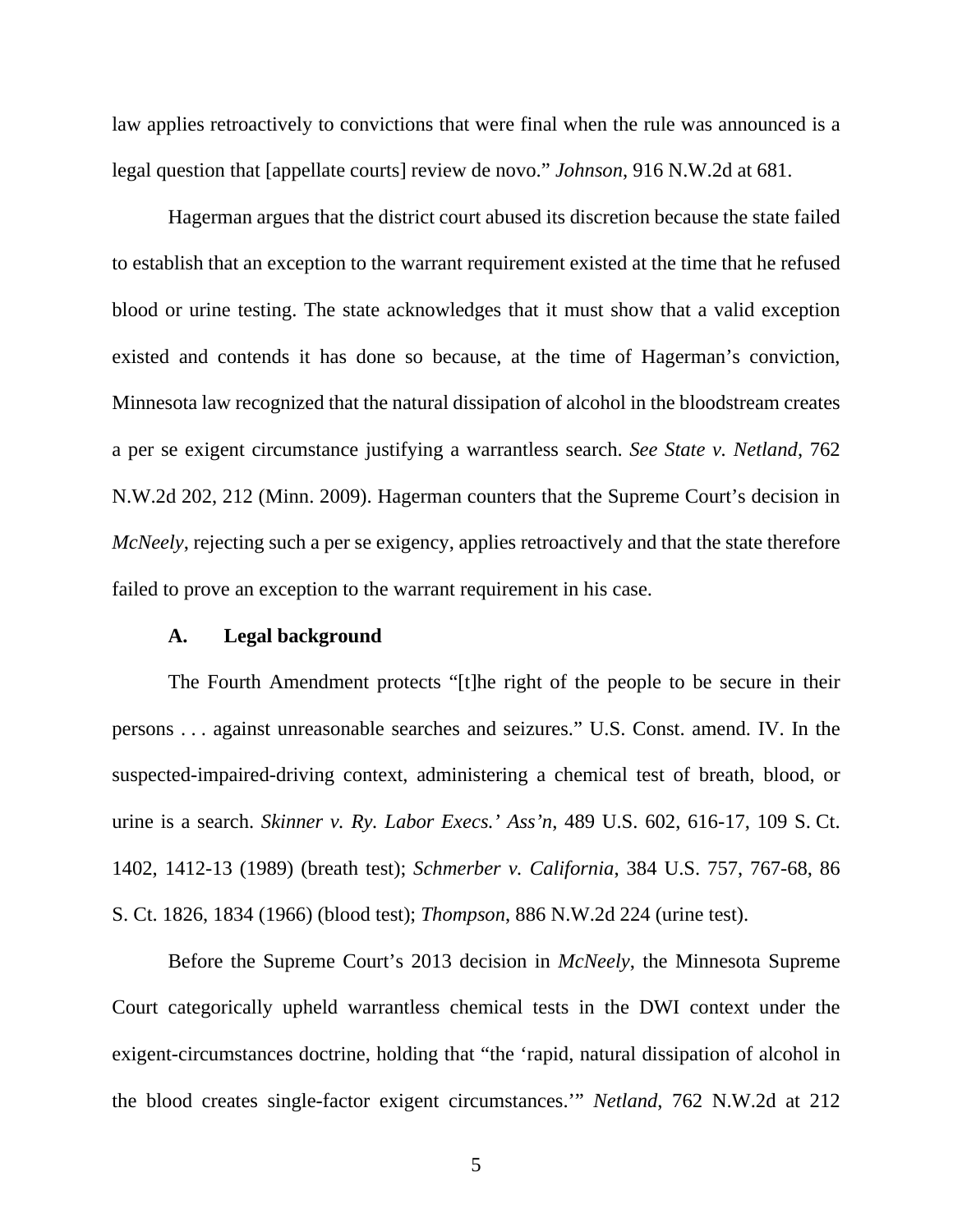(quoting *State v. Shriner*, 751 N.W.2d 538, 549-50 (Minn. 2008)). In *McNeely*, the state of Missouri similarly urged a rule that, "whenever an officer has probable cause to believe an individual has been driving under the influence of alcohol, exigent circumstances will necessarily exist because [alcohol-concentration] evidence is inherently evanescent." 569 U.S. at 151, 133 S. Ct. at 1560. The Supreme Court rejected a per se exigency approach, holding instead that the exigency "must be determined case by case based on the totality of the circumstances." *Id.* at 156, 133 S. Ct. at 1563.

 In 2016, the Supreme Court in *Birchfield* addressed another exception to the warrant requirement—the search-incident-to-arrest exception. 136 S. Ct. at 2174. *Birchfield* involved three consolidated cases, one of which was from Minnesota, that all concerned whether state laws criminalizing test-refusal violate the Fourth Amendment protection against unreasonable searches. *Id.* at 2170-72. The Court noted that *McNeely* addressed the exigent-circumstances exception but did not address any other warrant exceptions. *Id.* at 2174. The Court then evaluated the search-incident-to-arrest exception as it applies to breath and blood tests, examining "the degree to which they intrude upon an individual's privacy and the degree to which they are needed for the promotion of legitimate governmental interests." *Id.* at 2176 (quotation omitted). It held that, while a breath test is a permissible search incident to a lawful arrest, a blood test is not. *Id.* at 2185. As a result, states can make it a crime for suspected drunk drivers to refuse breaths tests but cannot criminalize refusal to submit to a blood test unless the police obtained a search warrant or the test request was supported by another exception to the warrant requirement. *Id.* at 2185-

86.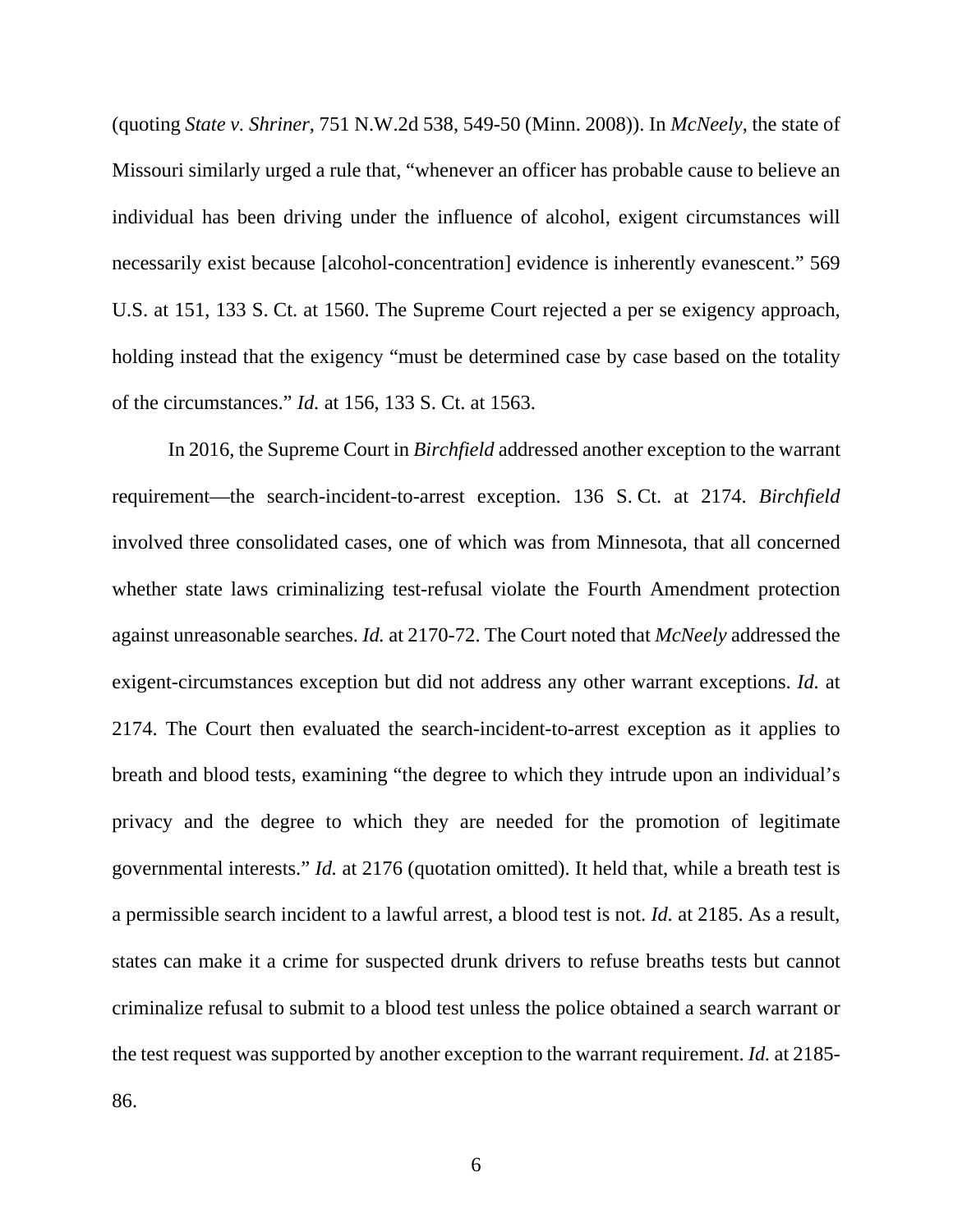Following the Supreme Court's decision in *Birchfield*, the Minnesota Supreme Court decided *Trahan*, 886 N.W.2d 216, and *Thompson*, 886 N.W.2d 224. In *Trahan*, the supreme court applied *Birchfield* and held that Trahan's conviction for test refusal was unconstitutional because a warrantless search of his blood was not justified by an exception to the warrant requirement. 886 N.W.2d at 221-23. In *Thompson*, the supreme court decided that urine tests, too, were not justified by the search-incident-to-arrest exception and held that Thompson's conviction for test refusal was likewise unconstitutional. 886 N.W.2d at 226, 229.

 After these cases, the Minnesota Supreme Court in *Johnson* addressed whether the *Birchfield* rule announced a substantive, rather than a procedural, rule of constitutional law that applies retroactively to final convictions on collateral review. *Johnson*, 916 N.W.2d at 677. The *Johnson* court applied the standard from *Teague v. Lane*, 489 U.S. 288, 109 S. Ct. 1060 (1989), and decided that the *Birchfield* rule is indeed a new, substantive rule of law that applies retroactively. *Id.* at 684. The rule is substantive, the supreme court concluded, because it "defin[es] who can and who cannot be culpable for refusing to submit to a chemical test." *Id.* at 683.

With this background, we turn to the issue presented in this case.

#### **B. Application to this case**

 In response to Hagerman's petition for postconviction relief, the state advanced one warrant exception: the pre-*McNeely* per se exigency exception based on the dissipation of alcohol. Hagerman contends that the per se exigency theory is invalid and that the exigentcircumstances exception requires a totality-of-the-circumstances analysis. He makes two

7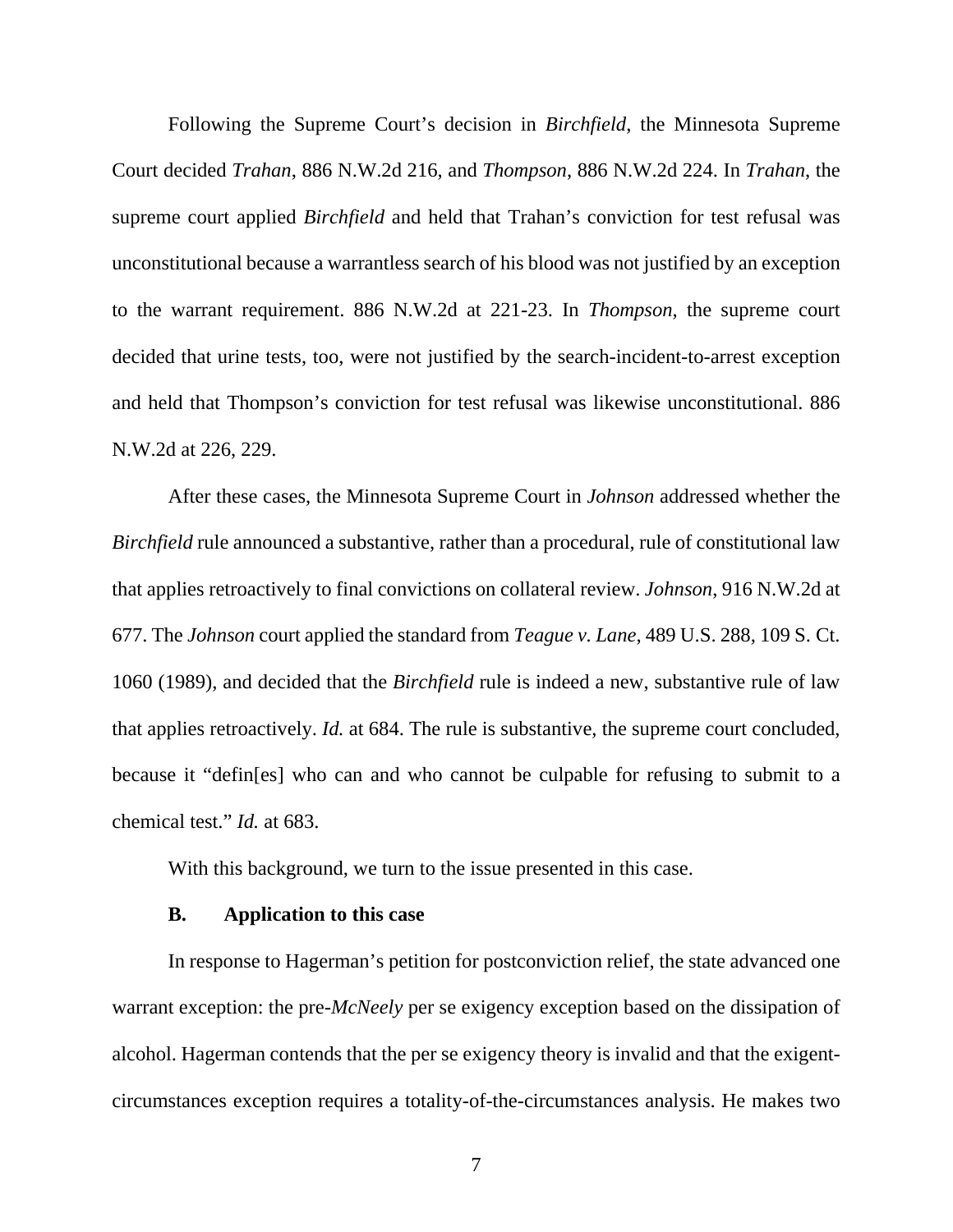somewhat different arguments. The first is that the *Birchfield* rule, which is substantive and applies retroactively, should be interpreted as rejecting any and all categorical warrant exceptions—under either the exigent-circumstances doctrine or the search-incident-toarrest doctrine. The second is that, even though *McNeely* issued a procedural rule, its ruling is substantive as applied to Hagerman and therefore must be retroactively applied. We address each argument in turn.

### **1. The** *Birchfield* **rule and a per se exigency exception**

 Hagerman argues that "the *Birchfield* rule holds that no categorical warrant exception may justify a DWI-test refusal conviction based on a blood or urine test." He contends that *Birchfield* required case-by-case determinations and thus "necessarily rejected" both the per se exigent-circumstances exception and the search-incident-to-arrest exception.

The state responds that Hagerman's argument erroneously conflates *McNeely* and *Birchfield*. Each decision, the state asserts, stands on its own and examines a separate exception to the warrant requirement—the exigent-circumstances exception in *McNeely*  and the search-incident-to-arrest exception in *Birchfield*. In fact, the state observes, *Birchfield* explicitly identifies differences between the exigency exception and the searchincident-to-arrest exception. 136 S. Ct. at 2180. Thus, the state argues, *Birchfield* does not prohibit consideration of a per se exigency exception. The state also references the Minnesota Supreme Court's footnote in *Johnson* in which the court leaves open the question about the application of *McNeely*: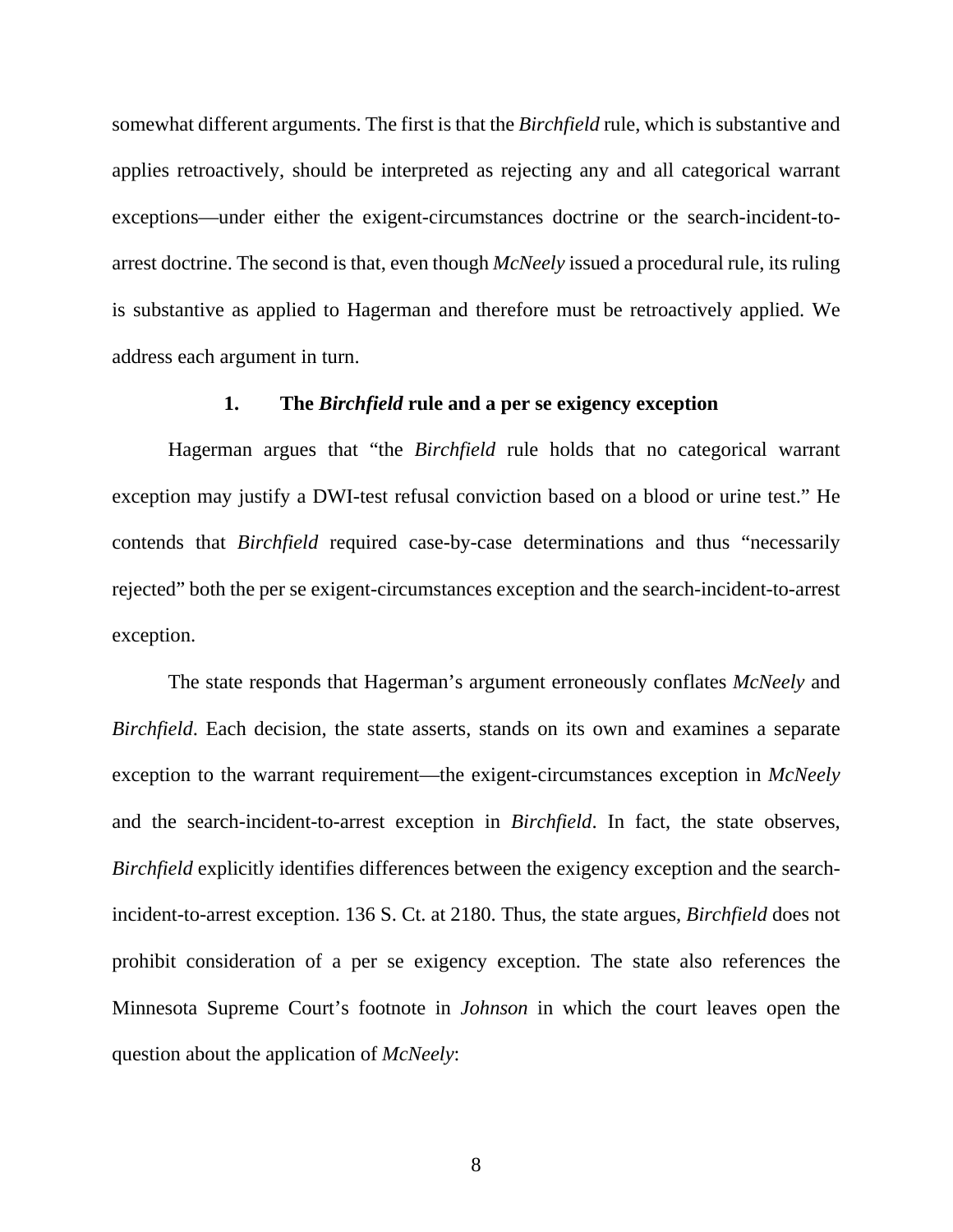Under the *Birchfield* rule, the State cannot criminalize a driver's refusal of a blood or urine test absent a warrant or a showing of a valid exception to the warrant requirement. One exception to the warrant requirement for blood and urine tests that could apply is exigent circumstances. We express no opinion on whether *Missouri v. McNeely* applies to any exigent-circumstances determination for either of Johnson's test-refusal convictions.

*Johnson*, 916 N.W.2d at 684 n.8 (citations omitted).

*Birchfield* holds that states cannot criminalize refusal to submit to a blood test unless the test request is supported by a search warrant or an exception to the warrant requirement applies. 136 S. Ct. at 2185-86. The opinion makes clear that it addresses only the searchincident-to-arrest exception to the warrant requirement. *Id.* at 2174 ("In the three cases now before us, the drivers were searched or told that they were required to submit to a search after being placed under arrest for drunk driving. We therefore consider how the searchincident-to-arrest doctrine applies to breath and blood tests incident to such arrests.") When applying its newly announced rule to Birchfield himself, who had been convicted based on refusal to submit to a blood test, the Supreme Court concluded that his conviction was invalid because there was no warrant, the search-incident-to-arrest exception did not apply, and "North Dakota ha[d] not presented any case-specific information to suggest that the exigent circumstances exception would have justified a warrantless search." *Id.* at 2186. But Birchfield's offense occurred after *McNeely*, so a per se exigency argument was unavailable to the state, regardless of whether the law at the time of Birchfield's conviction or the law at the time of the Supreme Court's *Birchfield* decision controlled. *Id.* at 2170 (stating that Birchfield's refusal to test occurred October 10, 2013). And no other statement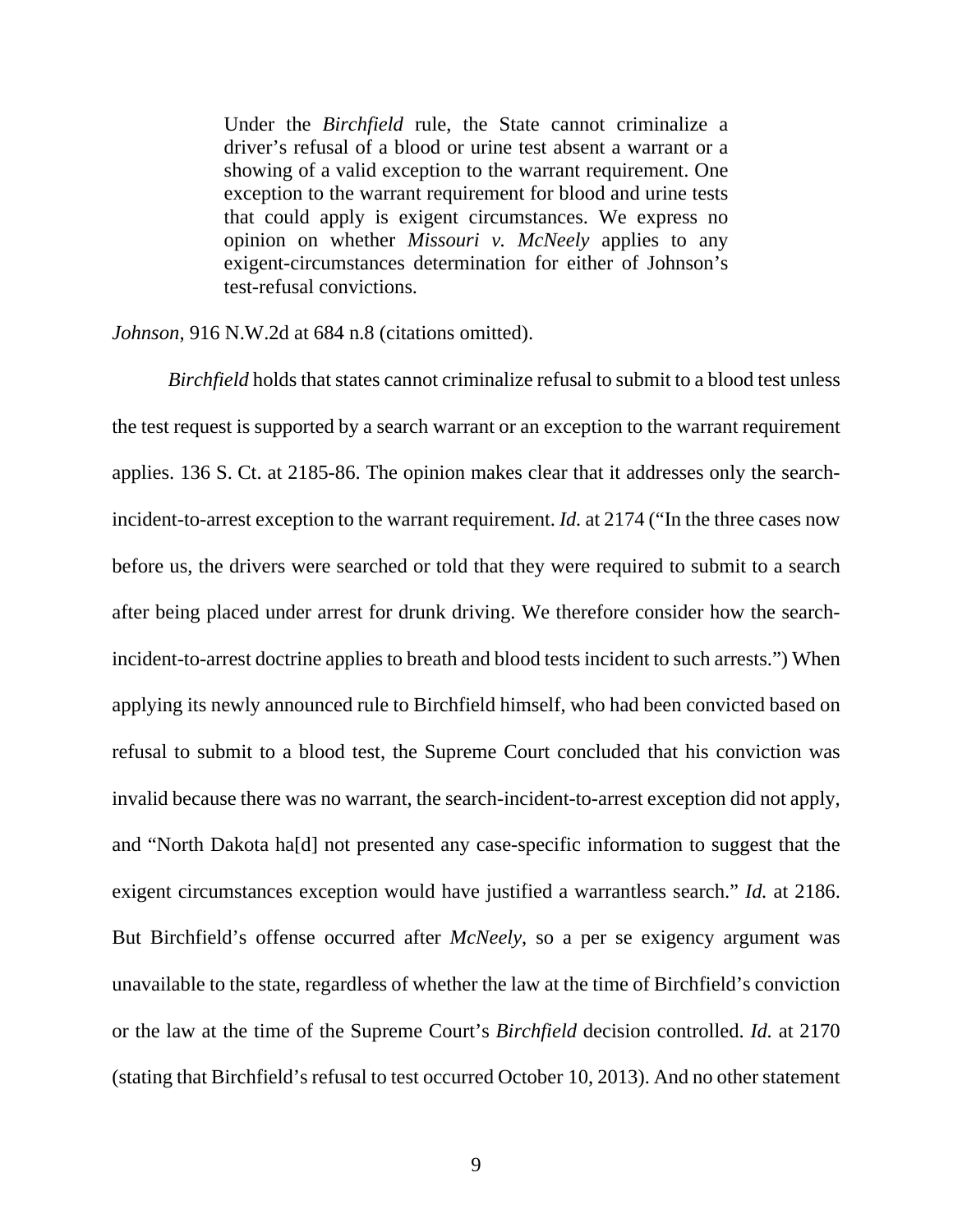in *Birchfield* suggests to us that the decision requires district courts, when evaluating whether a particular petitioner's test-refusal conviction was justified by a warrant exception, to apply a case-by-case analysis, rather than a per se analysis, to all cases, including pre-*McNeely* cases.

 Nor does Minnesota law lend any support to Hagerman's argument. In *Johnson*, the driver was convicted of two test-refusal offenses, one of which occurred in 2009 (pre-*McNeely*) and the other in 2014 (post-*McNeely*). 916 N.W.2d at 677-78. The supreme court remanded the case to the district court, explaining, "Even though the *Birchfield* rule applies to Johnson's convictions, reversal of those convictions is not automatic. On remand, the district courts will need to apply the *Birchfield* rule and determine if the test-refusal statute was unconstitutional as applied to Johnson." *Id.* at 684. The supreme court then expressly declined, in the footnote that the state cites, to offer an opinion as to whether *Missouri v. McNeely* applied to either of Johnson's convictions. *Id.* at 684, n.8 (citation omitted).

 We conclude that neither United States Supreme Court nor Minnesota precedent holds that, if the state seeks to defend a test-refusal conviction based on the exigentcircumstances exception, *Birchfield* itself requires that it do so based on the totality of the circumstances, regardless of whether the underlying offense occurred before or after *McNeely*.

### **2. The** *McNeely* **rule as a substantive new rule of constitutional law**

 Hagerman alternatively contends that it is nevertheless error to apply the per se exigency exception to his case because *McNeely*, as applied through the *Birchfield* rule, is substantive and therefore retroactive in this context.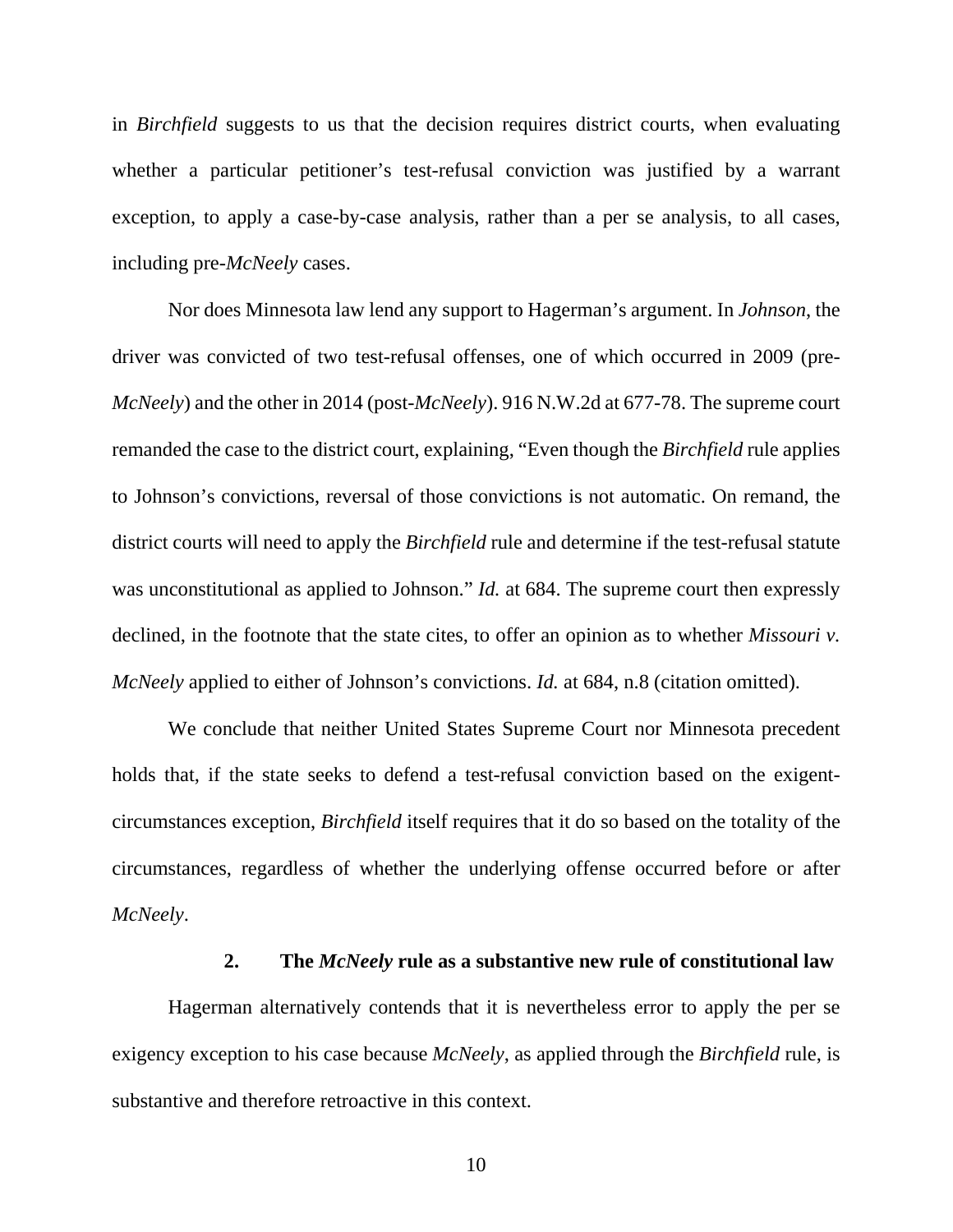To determine whether a rule of federal constitutional law has retroactive effect, we apply the standard set forth by the Supreme Court in *Teague*. *See Johnson*, 916 N.W.2d at 681 (applying *Teague*, 489 U.S. 288, 109 S. Ct. 1060); *see also Danforth v. State*, 761 N.W.2d 493, 498 (Minn. 2009) (same). Under *Teague*, the first inquiry is whether the rule at issue is a new rule or an old rule. *Johnson*, 916 N.W.2d at 681. "[A] new rule of law generally does not apply retroactively to final convictions," but there are exceptions. *Id.* The parties agree, as do we, that *McNeely* announced a new rule and that Hagerman's conviction was final when the rule was announced, so we move to the potential exceptions. *Teague* identifies two. A new rule may be applied retroactively if the rule: "(1) is substantive, as compared to procedural, or (2) is a new 'watershed' rule of criminal procedure." *Id.* Hagerman asserts only the first exception.

 A substantive rule is one that "alters the range of conduct or the class of persons that the law punishes." *Schriro v. Summerlin*, 542 U.S. 348, 353, 124 S. Ct. 2519, 2523 (2004). A rule that "narrows the scope of a criminal statute," along with "a constitutional determination that places particular conduct or persons covered by the statute beyond the State's power to punish, is substantive for purposes of the retroactivity analysis." *Johnson*, 916 N.W.2d at 682 (quotation omitted). Substantive rules are applied retroactively "because they 'necessarily carry a significant risk that a defendant stands convicted of an act that the law does not make criminal' or faces a punishment that the law cannot impose upon him." *Schriro*, 542 U.S. at 352, 124 S. Ct. at 2522-23 (quoting *Bousley v. United States*, 523 U.S. 614, 620, 118 S. Ct. 1604, 1610 (1998)).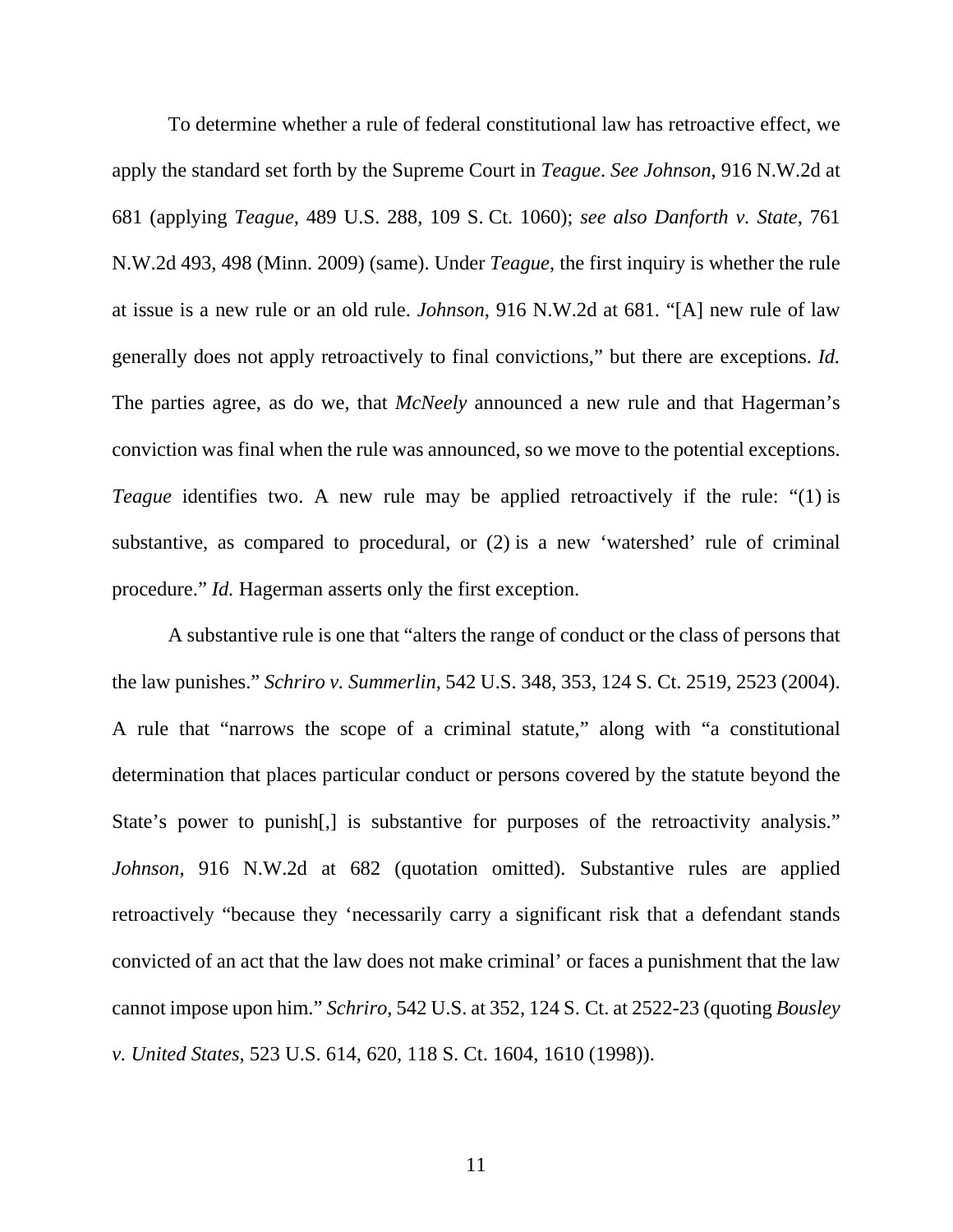Procedural rules, on the other hand, regulate "only the manner of determining the defendant's culpability." *Johnson*, 916 N.W.2d at 682 (quotation omitted). They do not apply retroactively because they raise only "the possibility that someone convicted with use of the invalidated procedure might have been acquitted otherwise" and thus have a "more speculative connection to innocence." *Schriro*, 542 U.S. at 352, 124 S. Ct. at 2523.

 In *Johnson*, the Minnesota Supreme Court addressed the applicability of the substantive-rule exception to the new *Birchfield* rule. 916 N.W.2d at 681. In *Johnson*, the state argued that the *Birchfield* rule was procedural because it "control[ed] only police conduct, redefine[ed] the scope of searches permissible under the Fourth Amendment, and le[ft] no private conduct categorically beyond the scope of the test-refusal statute." *Id.* Johnson contended that the rule was substantive because it changed the elements of the crime of test refusal and narrowed the scope of persons who may be convicted of that crime, creating a class of people immune from punishment. *Id.*

 The Minnesota Supreme Court concluded that the *Birchfield* rule was substantive. *Id.* at 684. It stated that determining whether a rule is substantive or procedural requires looking to "the nature of the rule." *Id.* at 681. The *Birchfield* rule, the supreme court concluded, "changes who can be prosecuted for test refusal" and "has placed a category of conduct outside the state's power to punish." *Id.* at 682, 683. The supreme court explained:

> [F]or anyone convicted of test refusal for refusing a blood or urine test when the police did not have a warrant or a warrant exception did not apply, no procedure, even the use of impeccable fact finding procedures could now validate a conviction for test refusal because that crime no longer exists.

*Id.* at 683 (quotations omitted).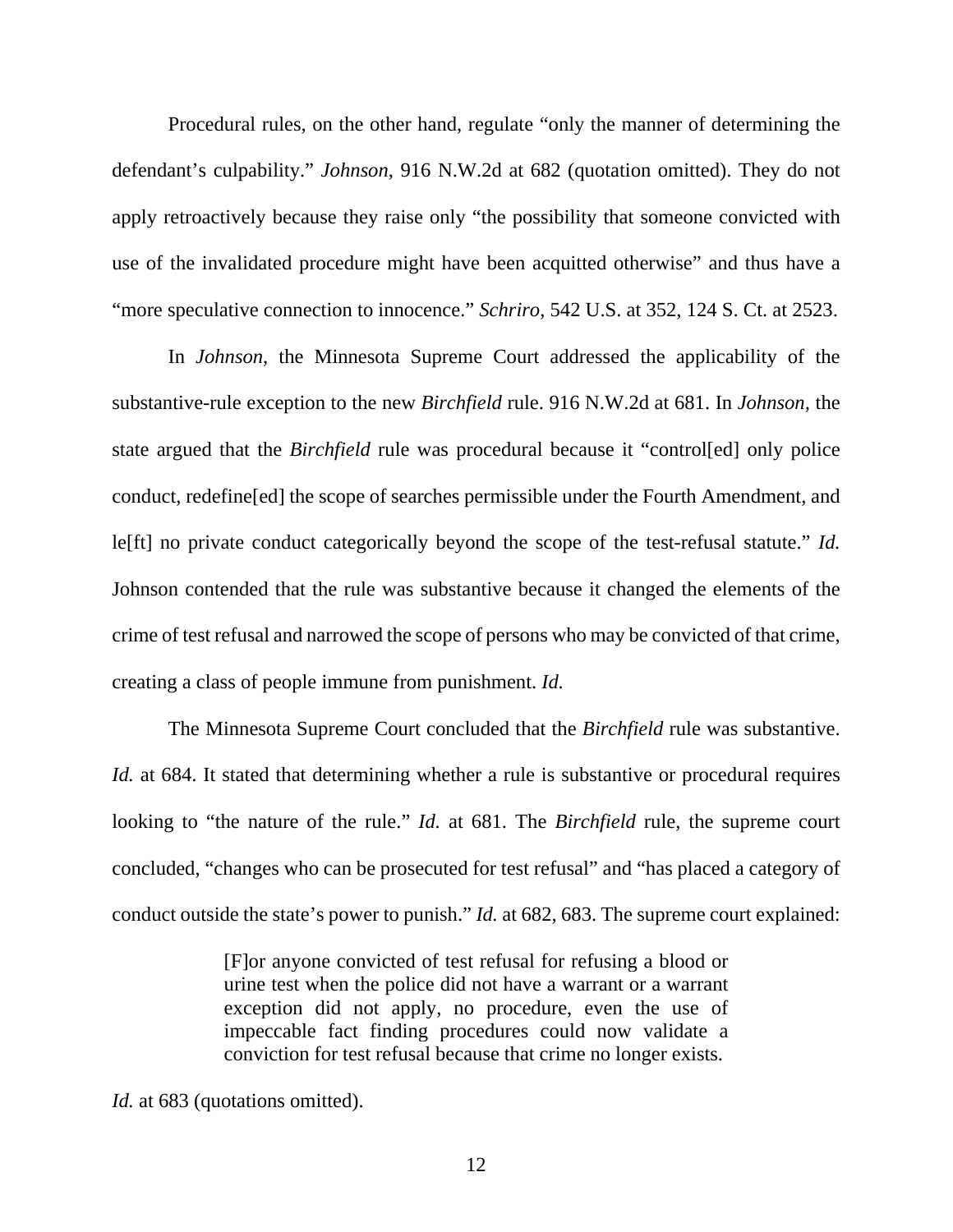The same reasoning applies to Hagerman's conviction with respect to *McNeely*. Hagerman's test-refusal conviction is invalid unless the blood or urine test in his case was requested pursuant to either a warrant or a valid warrant exception. *Birchfield*, 136 S. Ct. at 2185-86; *Johnson*, 916 N.W.2d at 684. This is so because, in order to commit the crime of test refusal, the driver must refuse a constitutionally permissible test. *Birchfield*, 136 S. Ct. at 2172. In *McNeely*, the Supreme Court rejected the proposition that a warrantless blood test is categorically permissible simply because the natural metabolization of alcohol in the bloodstream presents a per se exigency justifying an exception to the Fourth Amendment's search warrant requirement. 569 U.S. at 145, 13 S. Ct. at 1553. Instead, the *McNeely* Court held, an exigency in the context of blood testing in suspected impaireddriving cases must be determined case-by-case based on the totality of the circumstances. *Id.* If the totality of the circumstances does not establish an exigency justifying a warrantless search of a driver's blood or urine, the driver's refusal is in "a category of conduct outside the State's power to punish." *Johnson*, 916 N.W.2d at 683. Thus, consistent with *Johnson*, the crime of test refusal "no longer exists" where a person refuses a warrantless blood or urine test for which no valid exigency applies. *Id.*

 The state urges a different result based on our 2015 decision in *O'Connell v. State*, 858 N.W.2d 161 (Minn. App. 2015), *review denied* (Minn. Oct. 20, 2015). In *O'Connell* a case that preceded both *Birchfield* and *Johnson*—the petitioner brought a postconviction challenge to his conviction for DWI, arguing that his guilty plea was not voluntary because the district court refused to suppress urine-test results obtained without a warrant. *O'Connell*, 858 N.W.2d at 164. The issue before this court was whether the district court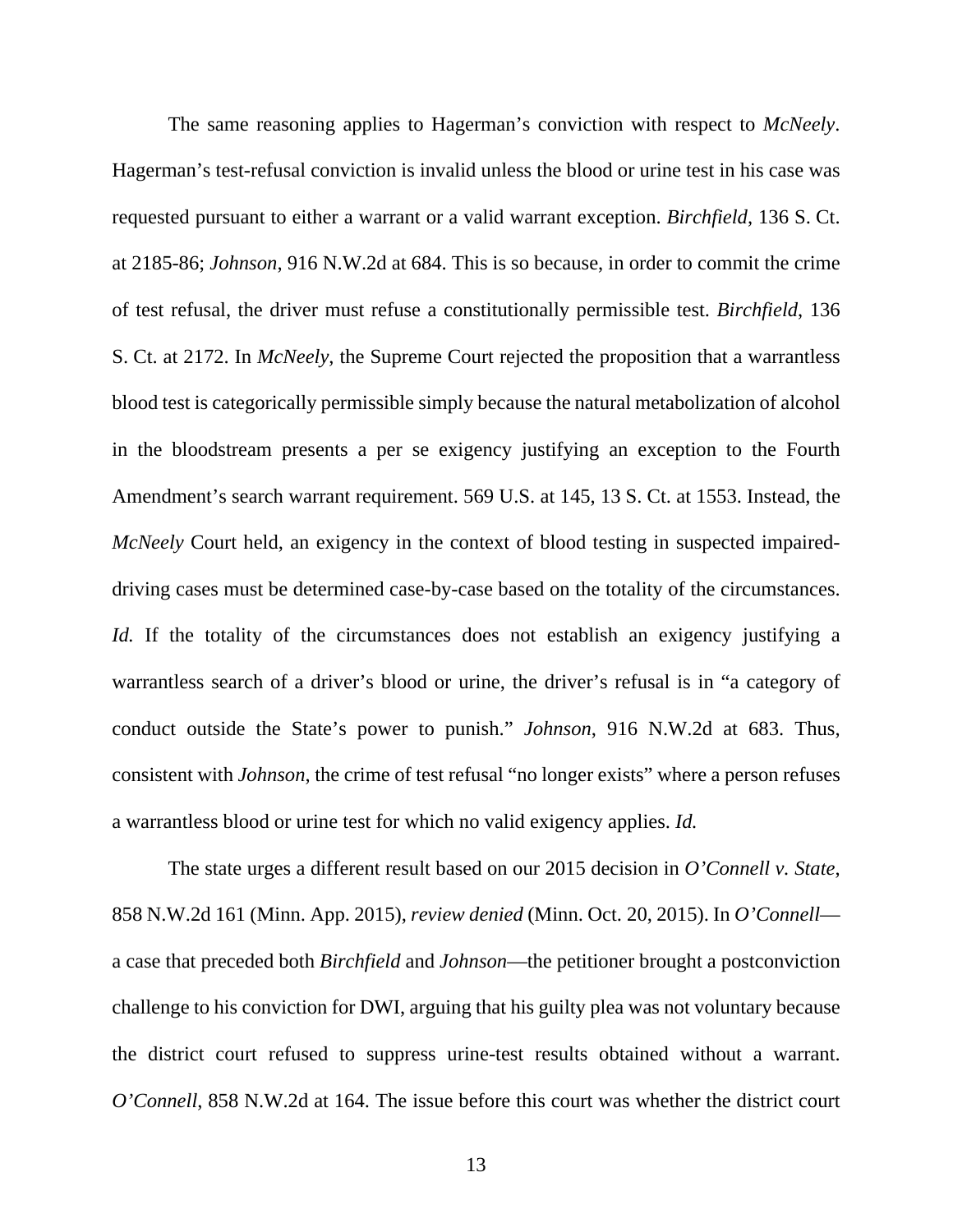erred by declining to retroactively apply the new rule announced in *McNeely* to O'Connell's conviction. *Id.* We held that it did not err. *Id.* We stated that "[t]he rule announced by *McNeely* is clearly procedural as it modified the process law enforcement must follow before administering a blood, breath, or urine test." *Id.* at 166. We further reasoned that "[t]he requirement that law enforcement secure a warrant, or establish an exception to the warrant requirement, before administering a breath, blood, or urine test has little bearing on the accuracy of the underlying determination of guilt" for DWI. *Id.*

In the test-refusal context, in contrast, the requirement that law enforcement secure a warrant or establish an exception to the warrant requirement has a critical "bearing on the accuracy of the underlying determination of guilt." *Id.* Without constitutional justification for the blood or urine test, the driver cannot be convicted of test refusal. *Birchfield*, 136 S. Ct. at 2172. *O'Connell* dealt with the admissibility of test results tending to prove that the defendant was driving while impaired—conduct that the state has the power to punish. *O'Connell* did not address conduct that, without a constitutional justification for requesting a blood or urine test, was outside of the state's power to punish. Thus, *O'Connell* does not control this case.

For the foregoing reasons, we hold that *McNeely*, as applied through the *Birchfield* rule to test-refusal convictions, is substantive and therefore retroactive.<sup>1</sup>

 $\overline{a}$ 

<sup>&</sup>lt;sup>1</sup> We recognize that we reached the opposite conclusion in an unpublished decision, *Cibulka v. State*, No. A14-1631, 2015 WL 5194617 (Minn. App. Sept. 8, 2015), *review denied* (Minn. Nov. 25, 2015). But unpublished opinions are not precedential, *Dynamic Air, Inc. v. Bloch*, 502 N.W.2d 796, 800 (Minn. App. 1993), and further, *Cibulka* predated the United States Supreme Court's decision in *Birchfield*, 136 S. Ct. 2160, and the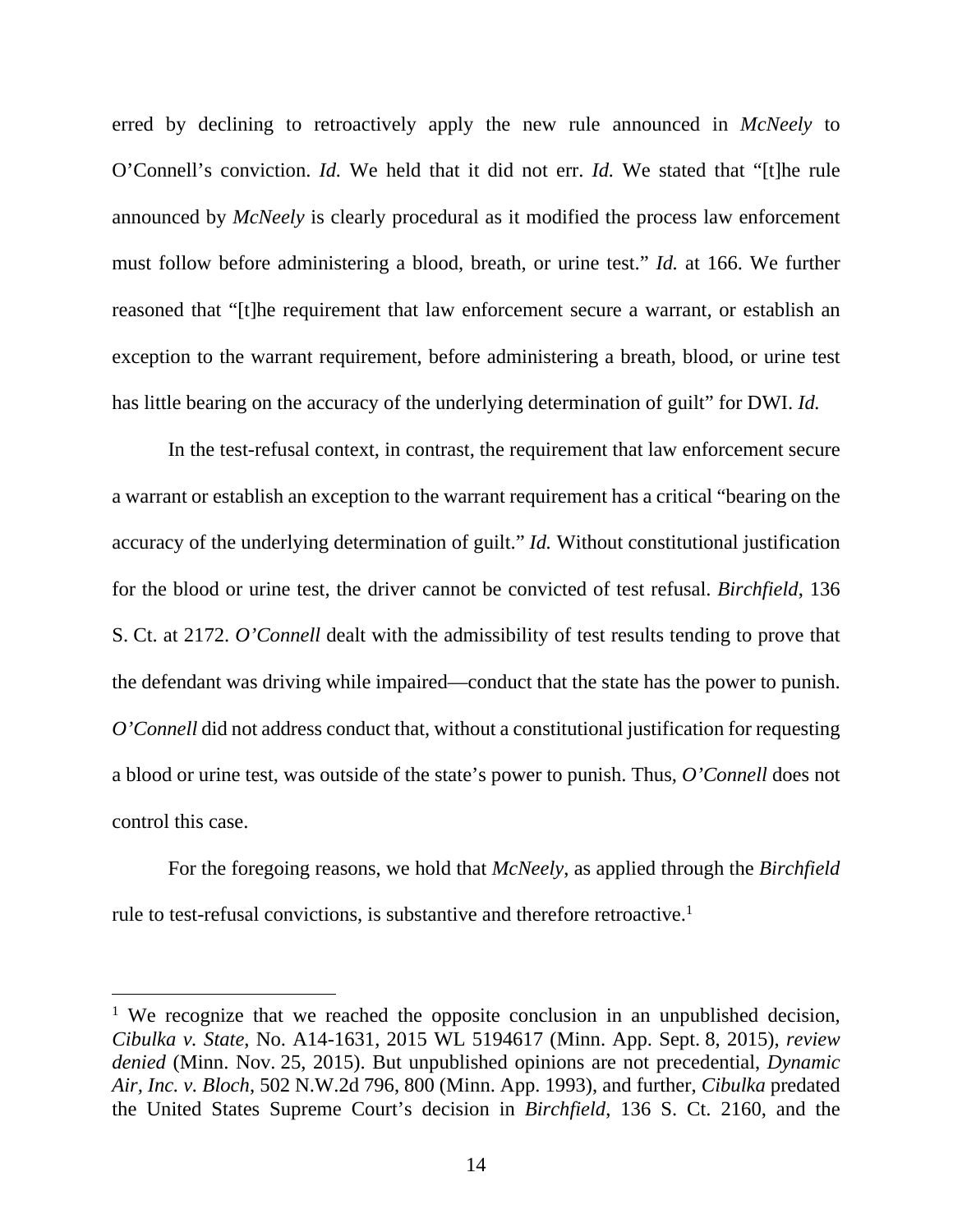Our remaining task is to apply this holding to Hagerman's case. Hagerman argues that his conviction must be vacated if the pre-*McNeely* per se exigent-circumstances warrant exception does not apply, particularly in light of the "heightened pleading standard" outlined in *Fagin v. State* for collateral attacks on test-refusal convictions brought under the *Birchfield* rule. 933 N.W.2d 774, 780-81 (Minn. 2019). In *Fagin*, the supreme court directed that, after a petitioner pleads that there was no warrant and no exception, the "obligation to plead" shifts to the state to plead with specificity any warrant exception relied on and the grounds for the state's reliance. *Id.* at 780. Ultimately, "the burden of proof in a *Birchfield*/*Johnson* postconviction proceeding is on the petitioner, . . . [and] the petitioner must prove two negatives: no warrant and no exception." *Id.*

 When Hagerman filed his original petition for postconviction relief, he asserted that his conviction must be vacated because the officers had no warrant and no exigent circumstances justified the lack of a warrant. After Hagerman's case was remanded by this court for proceedings consistent with *Johnson*, the state acknowledged that there was no warrant but asserted that the per se exigency exception to the warrant requirement applies. The state asserted no other grounds for an exception to the warrant requirement. Because we conclude that a per se exigency exception does not apply to Hagerman's case, the district court erred by concluding that an exception to the warrant requirement applies.<sup>2</sup>

 $\overline{a}$ 

Minnesota Supreme Court's decision in *Johnson*, 916 N.W.2d 674, which largely control our analysis here.

<sup>&</sup>lt;sup>2</sup> We note that the state did not ask us, in the event that we rejected the per se exigency exception, to remand the case to give it the opportunity to prove an exigent-circumstances exception on other grounds. *See Mitchell v. Wisconsin*, 139 S. Ct. 2525, 2537-39 (2019)